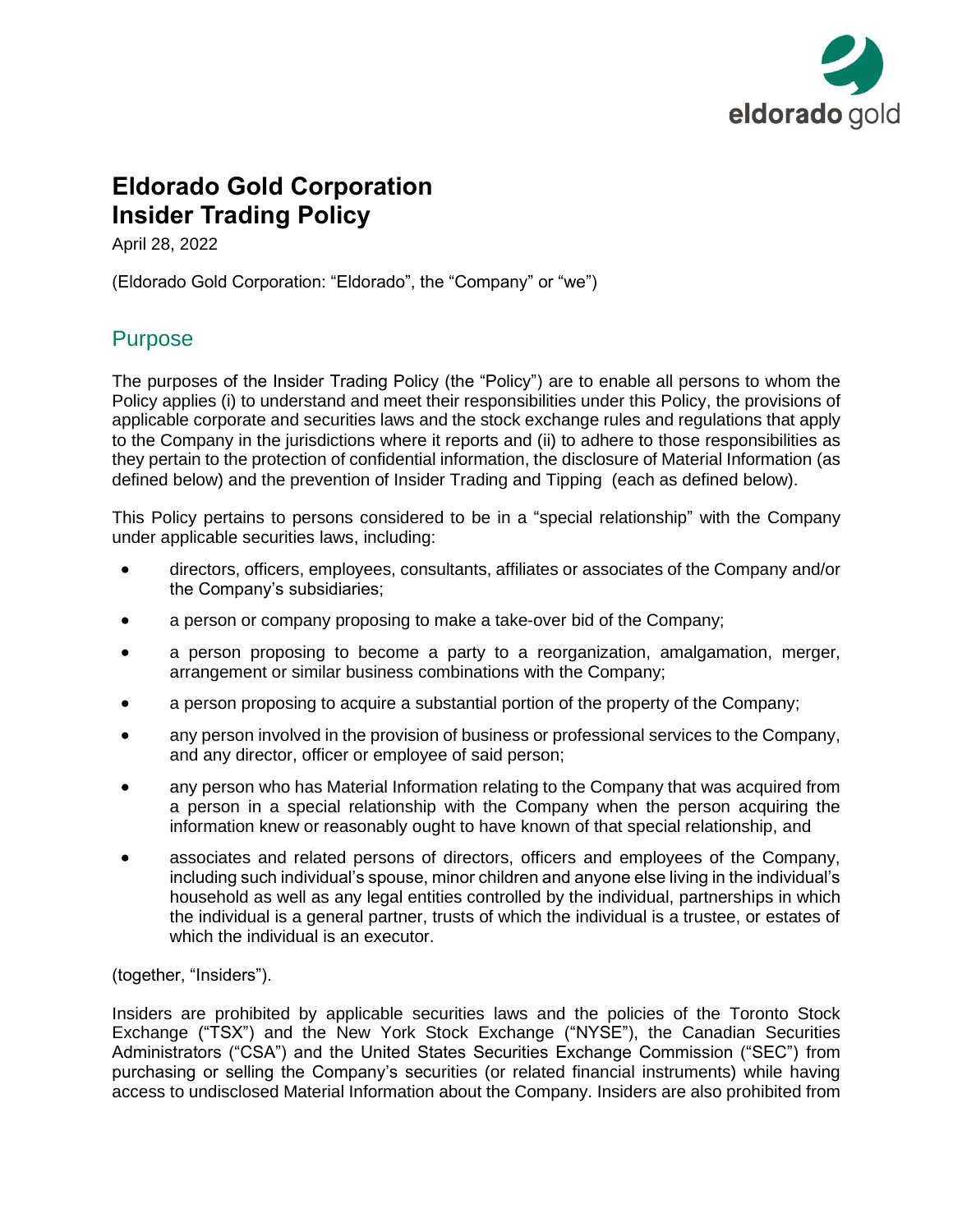informing other persons of any undisclosed Material Information about the Company or encouraging other persons to enter into transactions involving a security of the Company (or a related financial instrument of a security of the Company).

This policy outlines the Insider Trading and Tipping prohibitions applicable to Insiders so as to enable them to avoid any improper securities transactions or disclosures.

## General Policy

- 1. Insiders are expected to be familiar with and comply fully with their obligations imposed under applicable securities laws. Violations of this policy may constitute violations of securities laws and could result in damages and liability both for the Company and the Insiders personally.
- 2. No Insider shall directly or indirectly purchase or sell securities of the Company, or encourage others to purchase or sell securities of the Company, if he or she has knowledge of Material Information with respect to the Company which has not been Generally Disclosed to the public ("Insider Trading").
- 3. Other than in the necessary course of business, no Insider of the Company shall inform another person, including without limitation family members, of Material Information with respect to the Company before the information has been Generally Disclosed to the public ("Tipping").
- 4. No Insider may directly or indirectly trade securities of the Company during the period beginning the first day on which the TSX or the NYSE is open for trading following the end of a fiscal quarter or fiscal year end and ending after two full trading days have elapsed since the date of General Disclosure of the financial results for such fiscal quarter or fiscal year end.
- 5. The Company may also from time to time impose the suspension of trading by Insiders because of certain Material Information that is known to the Company and has not yet been Generally Disclosed to the public. Such decisions will be announced at the discretion of the President & Chief Executive Officer or the Chief Financial Officer. In such an event, Insiders are prohibited from directly or indirectly purchasing or selling the Company's securities until otherwise notified and shall not disclose to others the fact of such suspension of trading or any Material Information known to the persons.

### **Guidelines**

Insiders are subject to Insider Trading restrictions in accordance with this Policy and the applicable securities legislation and stock exchange rules and regulations, including those of the CSA, SEC, TSX and NYSE.

This Policy pertains to all Insiders. Officers and Directors of the Company are particularly at risk due to their access to Material Information.

Insiders are prohibited from purchasing or selling the Company's securities (or related financial instruments) while having access to Material Information about the Company and its subsidiaries and affiliates that has not been Generally Disclosed (as defined below). Insiders are also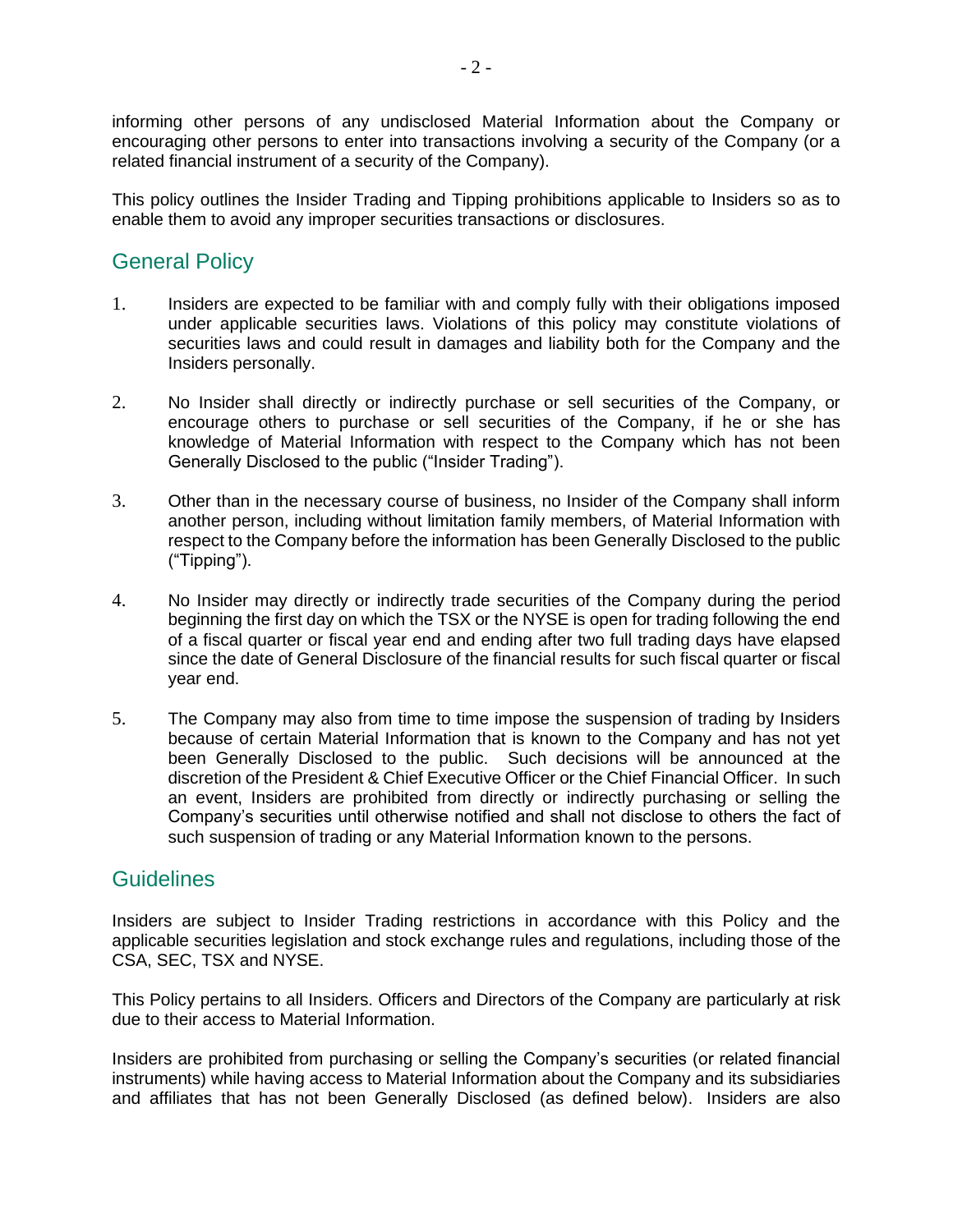prohibited from encouraging other persons to enter into transactions involving a security of the Company (or a related financial instrument of the Company) during such time.

Any purchase or sale of the Company's securities by an Insider of the Company while having access to Material Information that has not been Generally Disclosed is strictly prohibited. Any contravention could result in damages and liability for the Insider and the Company.

Material Information is not restricted to financial results. The Company has in place formal blackout periods beginning the first day on which the TSX or the NYSE is open for trading following the end of a fiscal quarter or fiscal year end and ending two trading days after the disclosure of the relevant financial statements and notices are sent to this effect. Formal notices are also sent during other periods. Insiders should consider carefully before purchasing or selling any Company securities as to whether they are in possession of Material Information that has not been Generally Disclosed.

- 1. "Material Information" includes both material facts and material changes with respect to the business and affairs of the Company.
	- a. A material fact is any information that would reasonably be expected to have a significant effect on the market price or value of the Company's securities.
	- b. A material change is a change in the business, operations or capital of the Company that would reasonably be expected to have a significant effect on the market price or value of the Company's securities and includes a decision to implement such a change made by the directors or by senior management who believes confirmation by the directors is probable.
- 2. The prohibition on trading in the Company's securities includes trading in the Company's shares, puts, calls, options, rights, warrants, bonds, debentures, unit certificates, derivative securities, investment contracts and any other securities of the Company or setting the exercise price for any such securities. The prohibition also applies to related financial instruments of securities of the Company and to securities, whether or not issued by the Company, the market price of which varies materially with the market price of the securities of the Company.
- 3. "Generally Disclosed" means that the Material Information has been disseminated to the general public and the public has had enough time to absorb the Material Information. Generally, two full trading days following General Disclosure is regarded as sufficient for dissemination and interpretation of Material Information.
- 4. In addition to the formal black-out periods imposed by the Company, under no circumstances may an Insider possessing Material Information trade securities he or she is prohibited from trading, or informing another of the Material Information (other than in the necessary course of business, as such expression is defined in applicable securities laws, or with the express written permission of the Company) until two full trading days have elapsed since General Disclosure was made.
- 5. All Directors and Officers of the Company, and certain others as the Chief Executive Officer, General Counsel or Corporate Secretary may designate from time to time, must report their intention to trade in securities of the Company to the Corporate Secretary, General Counsel or the Chief Executive Officer prior to making such trade and must obtain clearance and approval from the Corporate Secretary, General Counsel, Chief Executive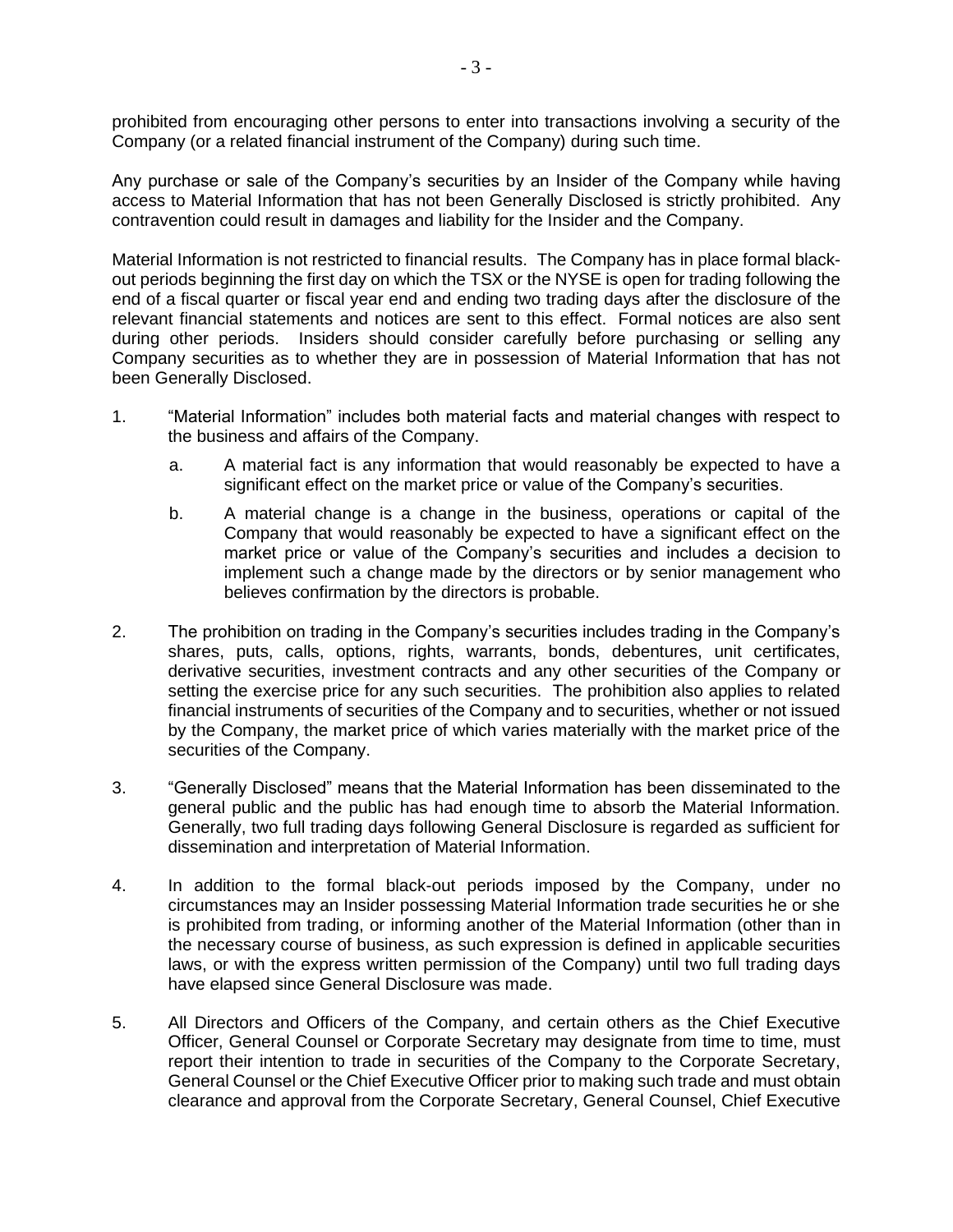Officer or such others as designated by them from time to time, prior to completing such trade. Notwithstanding any such clearance and approval of a trade, the ultimate responsibility for complying with this Policy and applicable laws and regulations rests with the individual trading in securities of the Company.

- 6. All Directors and Officers of the Company, and such others as designated by the Chief Executive Officer, General Counsel or Corporate Secretary from time to time, must report the completion of any trades in securities of the Company to the Corporate Secretary as soon as possible following such trade.
	- 7. In addition, any Reporting Insider of the Company must file insider trading reports with the appropriate securities regulatory authorities, within the time periods as may be required. Under applicable Canadian securities legislation, a person or corporation who becomes a Reporting Insider of the Company must file an insider report within ten (10) days of becoming a Reporting Insider. Each Reporting Insider must also file an insider trading report within five (5) days after each trade or change in beneficial ownership of, or control or discretion over, the Company's securities or related derivative instruments.

"Reporting Insider" means the Chief Executive Officer, the Chief Financial Officer, the Chief Operating Officer, directors of the Company, significant shareholders of the Company, and any other reporting insider as defined by National Instrument 55-104 *Insider Reporting Requirements and Exemptions* or as determined by the Company from time to time. Reporting Insiders also include any Insider who receives or has access to, in the ordinary course, information as to material facts or material changes concerning the Company before the material facts or material changes are generally disclosed and directly or indirectly, exercises, or has the ability to exercise, significant power or influence over the business, operations, capital or development of the issuer. Insiders have a personal responsibility to determine if they are a Reporting Insider.

The Company's legal department is available to assist reporting insiders in completing and filing the required insider reports through the System for Electronic Disclosure by Insiders (SEDI) website. Any Reporting Insiders who file their own reports are asked to promptly provide a copy of those reports to the Company's legal department so that the Company's records may be updated. Reporting Insiders are reminded that they remain personally responsible for setting up and maintaining their SEDI profile, including ensuring that their insider reports are completed and filed in accordance with the requirements of applicable securities laws.

#### Procedures

In order to prevent the misuse or inadvertent disclosure of material information, the procedures set forth below should be observed at all times:

- 1. Documents and files containing confidential information ("Confidential Information") should be kept in a safe place to which access is restricted to individuals who "need to know" that Confidential Information in the necessary course of business and code names should be used to protect the Confidential Information. Access to electronic data sites containing Confidential Information should be restricted.
- 2. Matters of Confidential Information should not be discussed openly in places where the discussion may be overheard, such as elevators, hallways, restaurants, airplanes or taxis.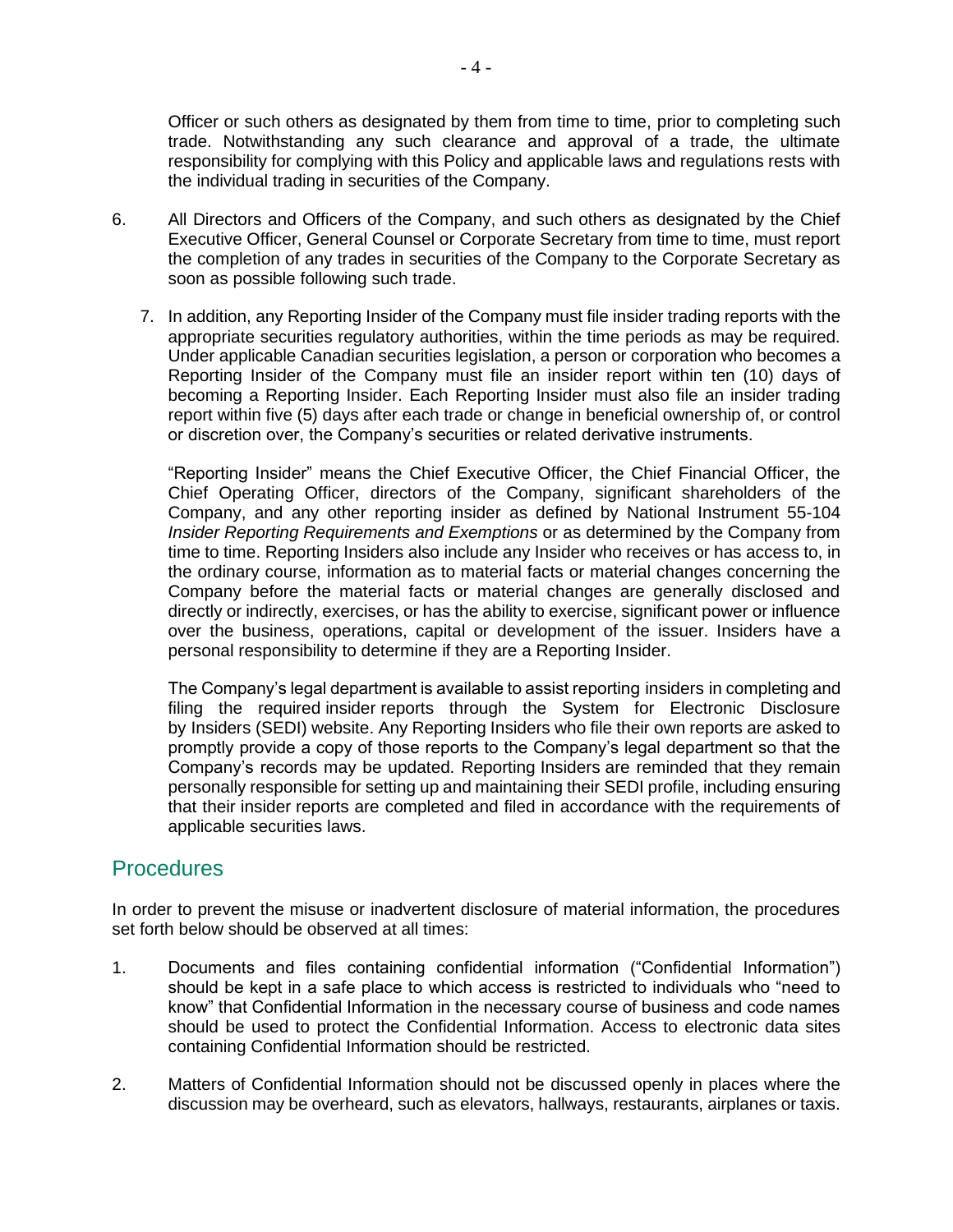Confidential Information should not be read or displayed in public places. When no longer required, paper copies of Confidential Information should be shredded and electronic information should be erased in compliance with the Company's Records Retention and Destruction Policy.

- 3. Transmission of Confidential Information by electronic means should be protected by way of a code name and made only where it is reasonable to believe that the transmission can be made and received under secure conditions.
- 4. Unnecessary copying of Confidential Information should be avoided and documents containing Confidential Information should be promptly removed from conference rooms and work areas after meetings have concluded and shredded.

## Hedging Policy

While hedging is generally not permitted under the *Canada Business Corporations Act*, further clarity is provided to Insiders by the adoption of an anti-hedging policy. It is the Company's policy that all executive management and directors of the Company are prohibited from purchasing financial instruments, such as prepaid variable forward contracts, equity swaps, collars or units of exchange funds that are designed to hedge or offset a decrease in the market value of equity securities granted to such insiders as compensation or held directly or indirectly by the insider. Hedging may also not be utilized to otherwise offset the value of the shareholding requirements set by the Company's share ownership guidelines for directors.

## Potential Criminal and Civil Liability and/or Disciplinary Action

- 1. Persons who engage in Insider Trading and/or Tipping by participating in any of the abovenoted prohibited activities may be subject to:
	- a. sanctions under securities legislation, such as fines or penalties of up to the greater of \$5,000,000 or an amount that is equal to triple any profit made or loss avoided by the breach of securities laws or imprisonment of up to five years, or both;
	- b. administrative sanctions under securities legislation, such as "cease trading orders", denial of exemptions under securities legislation and prohibitions from acting as a director or officer of a company; and
	- c. civil sanctions in which the securities regulatory authority applies to court for any order the court deems appropriate.

A person may be subject to sanctions even where he or she did not profit financially from the Insider Trading and/or Tipping. In addition to the above sanctions, civil actions can be brought against the trader or tipper for damages. There may also be penalties, including imprisonment, under the Criminal Code for persons found guilty of insider trading and tipping.

2. Insiders of the Company who violate this policy will be subject to disciplinary action by the Company, which may include ineligibility for future participation in the Company's equity incentive plans, termination of employment for just cause, or other sanctions as the Company may deem appropriate.